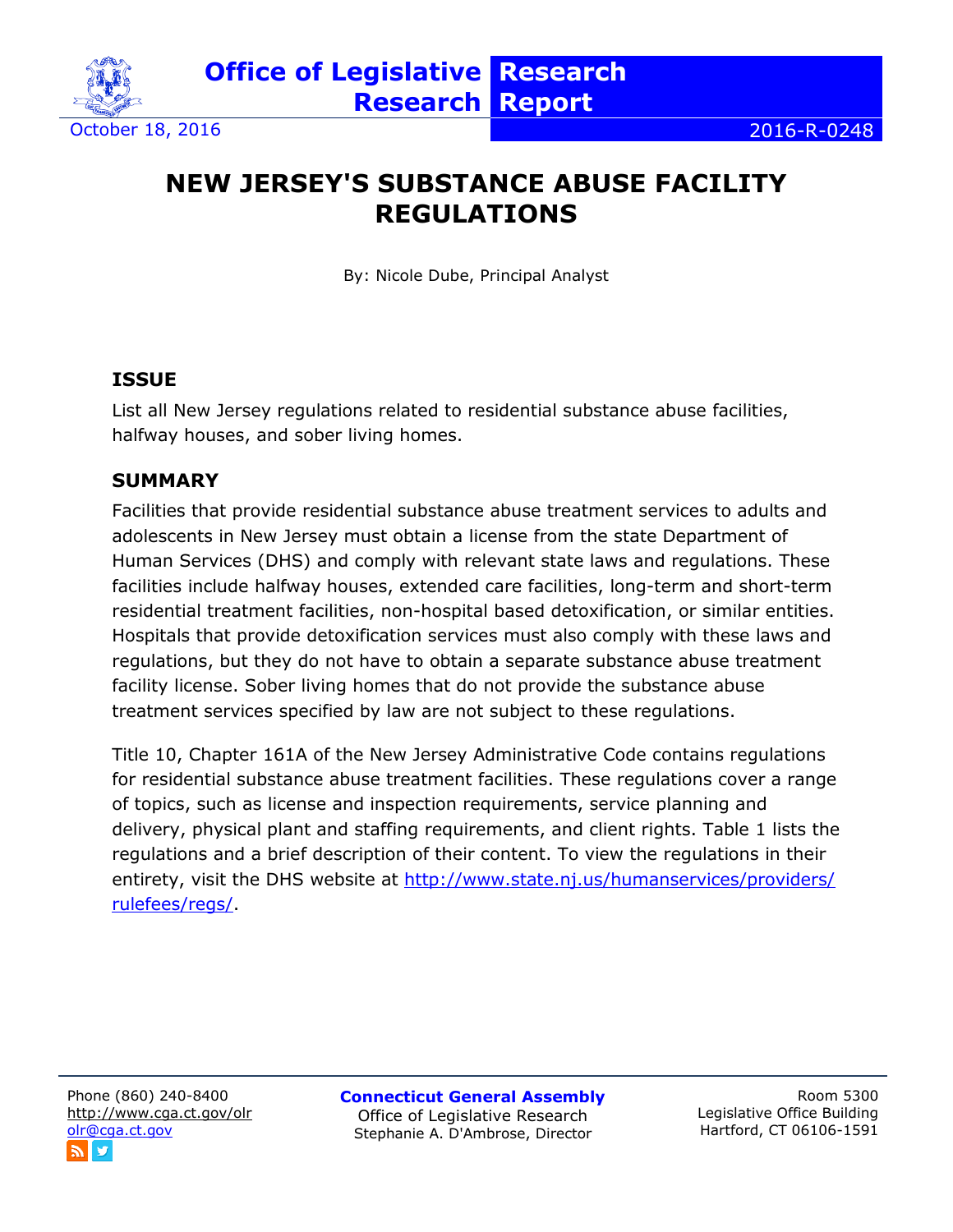### **Table 1: New Jersey Substance Abuse Treatment Facility Regulations**

| N.J. Admin. Code §  | <b>Topic</b>                                                                                                                                                                                                                                                                                                                                                                                                                                                                                                                                                                          |
|---------------------|---------------------------------------------------------------------------------------------------------------------------------------------------------------------------------------------------------------------------------------------------------------------------------------------------------------------------------------------------------------------------------------------------------------------------------------------------------------------------------------------------------------------------------------------------------------------------------------|
| 10:161A-1.1         | Scope and Applicability: specifies that the regulations apply to (1) substance<br>abuse treatment facilities that provide residential substance use disorders<br>treatment to adults and adolescents, including halfway houses, extended care<br>facilities, long-term and short-term residential treatment facilities, and non-hospital<br>based detoxification or similar entities and (2) licensed hospitals that provide<br>hospital-based, medical detoxification services (these hospitals are not required to<br>obtain a separate substance abuse facility treatment license) |
| 10:161A-1.2         | Purpose: the regulations are intended to protect clients' health and safety by<br>establishing minimum rules and standards of care substance use disorders<br>treatment facilities must adhere to in order to be licensed and operate in New<br>Jersey                                                                                                                                                                                                                                                                                                                                |
| 10:161A-1.3         | Definitions: defines various terms used in the regulations                                                                                                                                                                                                                                                                                                                                                                                                                                                                                                                            |
| 10:161A-1.4 to 1.10 | Facility Employees: establishes the qualifications and responsibilities for the<br>following facility employees:<br>medical directors and physicians<br>$\bullet$<br>nursing directors and nursing staff<br>$\bullet$<br>pharmacists<br>$\bullet$<br>facility administrators<br>$\bullet$<br>counseling services directors<br>$\bullet$<br>dieticians and food service supervisors<br>$\bullet$                                                                                                                                                                                       |
| 10:161A-2.1         | Licensure Applications: prohibits a facility from operating without a license from<br>the state Department of Human Services' Office of Licensing (OOL); establishes<br>initial and renewal licensure requirements; requires initial licensure applicants to<br>pay a fee of \$500 plus \$3.00 per bed and a \$500 initial and ongoing biennial<br>inspection fee                                                                                                                                                                                                                     |
| 10:161A-2.2         | Licenses: requires facilities to renew their licenses annually                                                                                                                                                                                                                                                                                                                                                                                                                                                                                                                        |
| 10:161A-2.3         | Application Requirements: specifies the information facilities must submit with<br>their licensure applications and permits OOL to conduct a facility site visit at any<br>time                                                                                                                                                                                                                                                                                                                                                                                                       |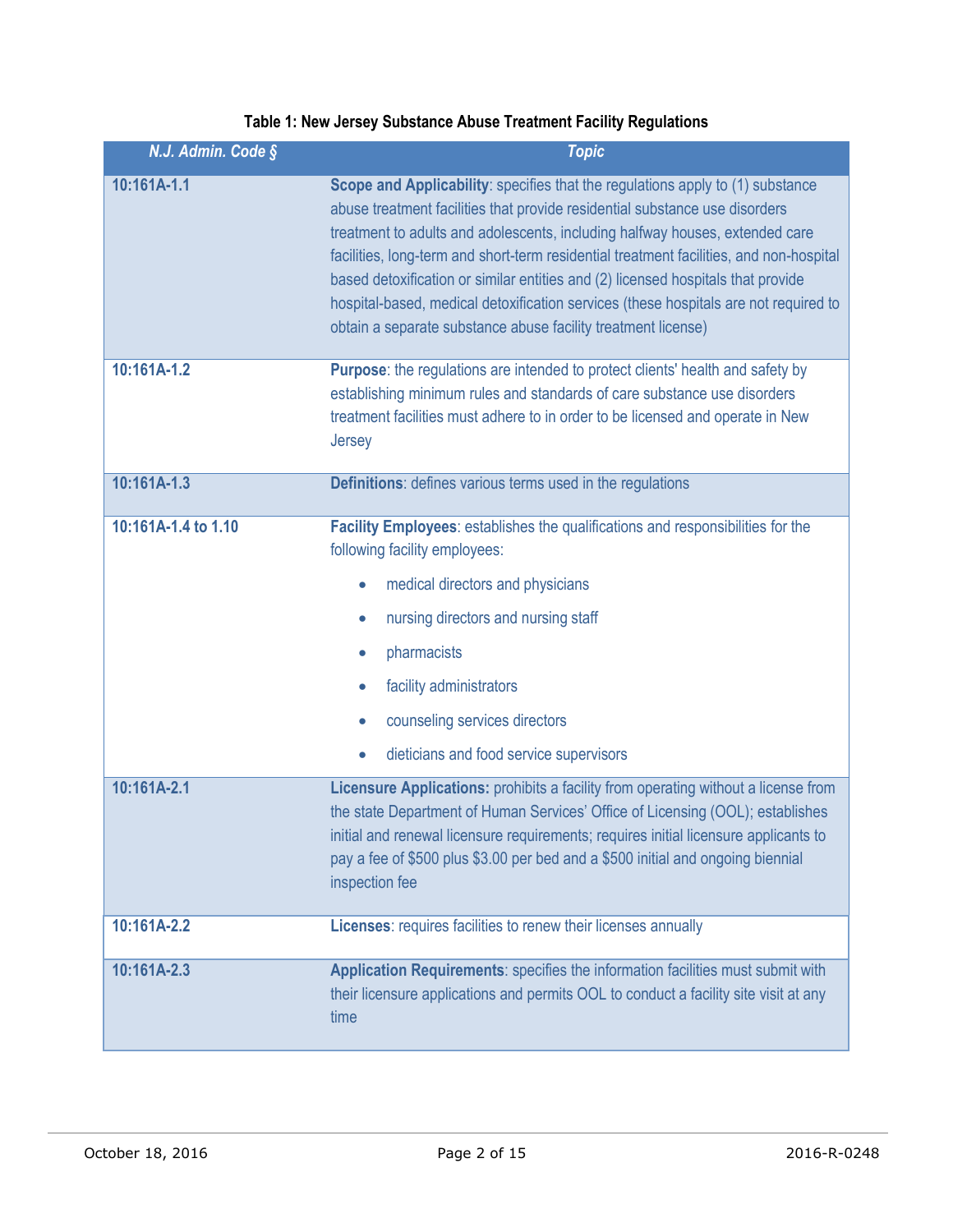| N.J. Admin. Code § | <b>Topic</b>                                                                                                                                                                                                                                                                                                                                                            |
|--------------------|-------------------------------------------------------------------------------------------------------------------------------------------------------------------------------------------------------------------------------------------------------------------------------------------------------------------------------------------------------------------------|
| 10:161A-2.4        | Facility Construction, Renovation, Expansion, or Relocation: requires<br>licensure applications for newly constructed or expanded facilities to include a<br>copy of the written approval of the plans and final construction approval by the<br>state Department of Community Affairs                                                                                  |
| 10:161A-2.5        | License Application Review and Approval: establishes a process for OOL to<br>review and approve licensure applications including factors OOL must consider<br>when conducting a review                                                                                                                                                                                  |
| 10:161A-2.6        | Surveys: requires OOL to (1) survey a facility within 30 days after a licensure<br>application is approved and the facility is ready for occupancy; (2) notify the<br>facility of the survey's findings, including any deficiencies within 20 days after<br>completing the survey; and (3) resurvey a facility within 30 days after deficiencies<br>have been corrected |
| 10:161A-2.7        | Conditional License: allows OOL to issue a conditional license to a facility when<br>its purpose and intent are outside the scope of a regular license and establishes<br>standards for such a license                                                                                                                                                                  |
| 10:161A-2.8        | Periodic Surveys: allows OOL staff to conduct announced or unannounced visits<br>and periodic surveys of licensed facilities and requires any associated client data<br>to be kept confidential                                                                                                                                                                         |
| 10:161A-2.9        | Deficiency Findings: requires OOL, within 20 days after conducting a survey, to<br>notify the facility in writing of any deficiencies found                                                                                                                                                                                                                             |
| 10:161A-2.10       | Informal Dispute Resolution: allows a facility to request an informal review of<br>survey findings with OOL, which must be completed within 20 days of the request<br>by staff who did not directly participate in the survey; OOL must issue a decision<br>within 20 days after the review                                                                             |
| 10:161A-2.11       | <b>Correction Plans: allows OOL to require a facility to submit a written correction</b><br>plan that identifies how each cited deficiency will be corrected, along with<br>timeframes for completion; specifies a process for submitting and reviewing plans                                                                                                           |
| 10:161A-2.12       | License Surrender: establishes requirements for the voluntary or involuntary<br>surrender of a facility license                                                                                                                                                                                                                                                         |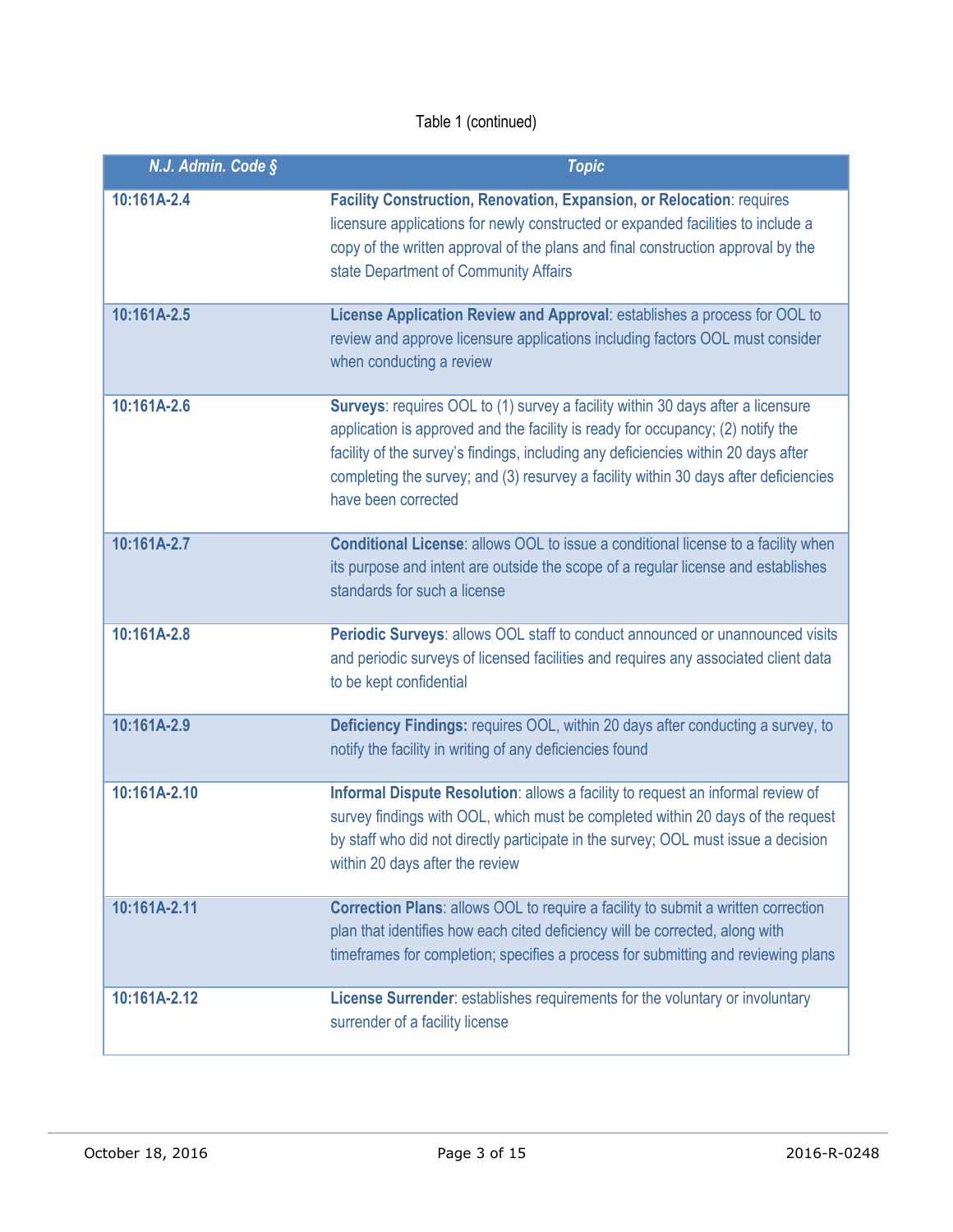| N.J. Admin. Code § | <b>Topic</b>                                                                                                                                                                                                                                                                                                            |
|--------------------|-------------------------------------------------------------------------------------------------------------------------------------------------------------------------------------------------------------------------------------------------------------------------------------------------------------------------|
| 10:161A-2.13       | Waivers: allows licensure applicants to seek a waiver from one or more<br>regulatory requirements if the applicant demonstrates unreasonable hardship;<br>establishes a process for requesting such a waiver                                                                                                            |
| 10:161A-2.14       | Enforcement: specifies disciplinary actions the DHS commissioner may take<br>against a facility that violates relevant statutory or regulatory requirements                                                                                                                                                             |
| 10:161A-2.15       | Notice of Violations and Enforcement Actions: requires the commissioner, or<br>his designee, to notify a facility of any enforcement actions taken against it and<br>the reasons for such actions                                                                                                                       |
| 10:161A-2.16       | Effective Date of Enforcement Actions: specifies that the assessment of civil<br>penalties, license revocation, or placement of a license on provisional status takes<br>effect (1) 30 days after the facility is notified or (2) after the commissioner issues<br>a final decision following an administrative hearing |
| 10:161A-2.17       | Enforcement Actions: specifies the standards by which the DHS commissioner<br>may assess civil penalties against a facility                                                                                                                                                                                             |
| 10:161A-2.18       | Failure to Pay Penalties: specifies the timeframe by which a facility must pay a<br>penalty and a process for contesting the penalty                                                                                                                                                                                    |
| 10:161A-2.19       | Curtailment of Admissions: specifies the circumstances under which OOL may<br>issue an order curtailing all new admissions and readmissions to a facility                                                                                                                                                               |
| 10:161A-2.20       | Provisional Licenses: specifies the circumstances under which OOL may place<br>a facility on provisional license status                                                                                                                                                                                                 |
| 10:161A-2.21       | License Suspension: allows the DHS commissioner to suspend a facility's<br>license upon finding that violations related to client care or unsafe physical<br>conditions pose an immediate threat to the public's or clients' health, safety, and<br>welfare                                                             |
| 10:161A-2.22       | License Revocation: specifies the circumstances under which a facility's license<br>may be revoked                                                                                                                                                                                                                      |
| 10:161A-2.23       | Injunction: specifies a process by which the DHS commissioner, or his designee,<br>may seek an injunction or temporary restraints on the facility's operation                                                                                                                                                           |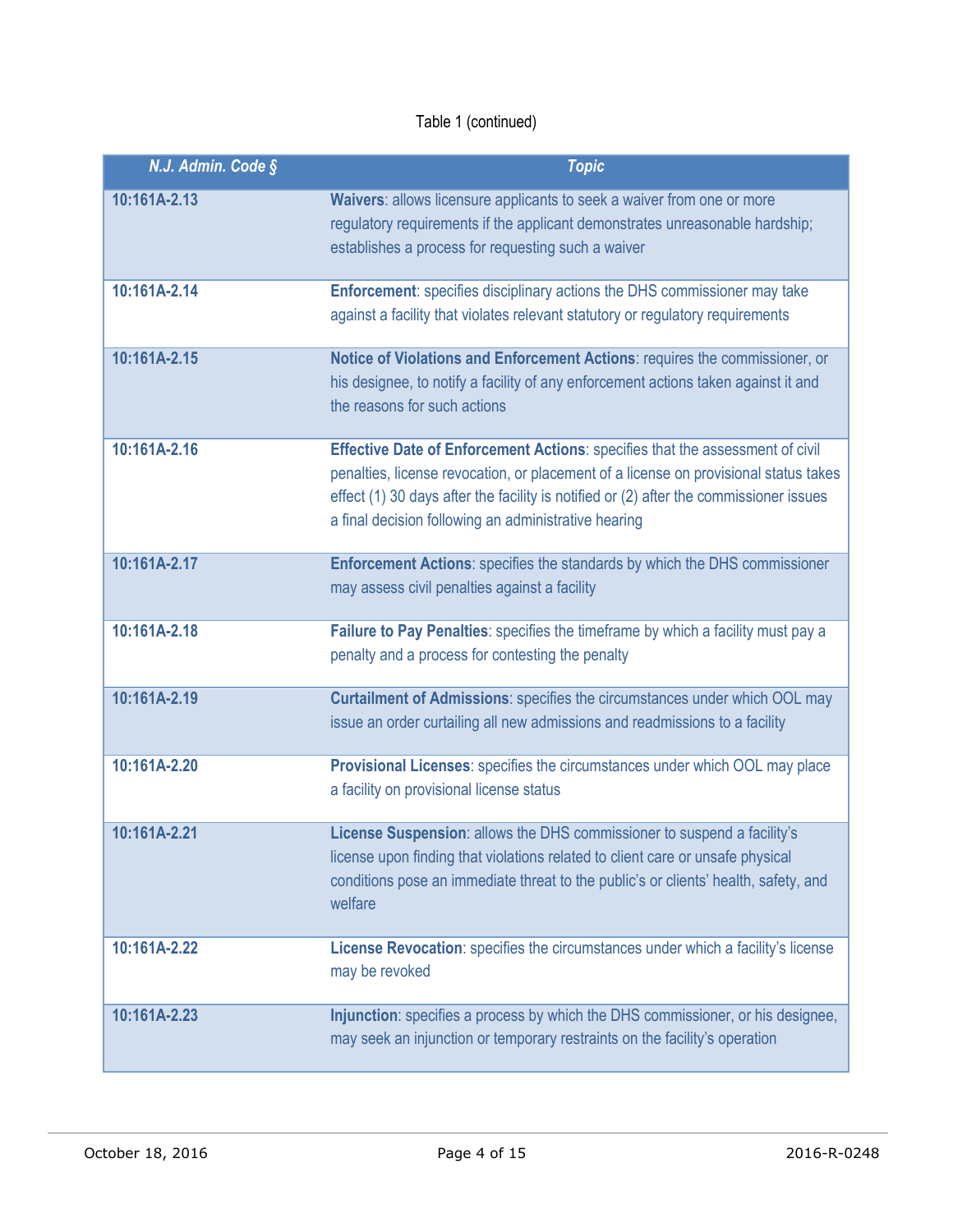| N.J. Admin. Code § | <b>Topic</b>                                                                                                                                                                                                                                                                                                                        |
|--------------------|-------------------------------------------------------------------------------------------------------------------------------------------------------------------------------------------------------------------------------------------------------------------------------------------------------------------------------------|
| 10:161A-2.24       | Hearings: allows a facility to appeal an enforcement action within 30 days after<br>receiving notice of the action                                                                                                                                                                                                                  |
| 10:161A-2.25       | Settlement of Enforcement Actions: allows a facility to request a settlement<br>conference before the matter is transmitted to the Office of Administrative Law for<br>an administrative hearing                                                                                                                                    |
| 10:161A-3.1        | Service Provision: requires facilities to provide or arrange for the provision of<br>medical and nursing services, counseling, vocational, educational, case<br>management, and other supportive services                                                                                                                           |
| 10:161A-3.2        | Compliance with Laws and Rules: requires facilities to comply with applicable<br>federal, state, and local laws, rules, and regulations and accrediting organizations                                                                                                                                                               |
| 10:161A-3.3        | <b>Ownership:</b> requires OOL to hold a licensee responsible for complying with all<br>applicable statutes, rules, and regulations related to the construction and<br>maintenance of the physical plant, regardless of whether the licensee owns it                                                                                |
| 10:161A-3.4        | Submission of Documents and Data: requires facilities to (1) submit to<br>DMHAS, upon request, any documents facilities are required to maintain and (2)<br>keep client identifying information confidential in accordance with federal law                                                                                         |
| 10:161A-3.5        | Personnel: among other things, requires facilities to maintain personnel records<br>and undertake performance evaluations for each employee; establishes<br>standards for hiring staff; and requires facilities to conduct state-level criminal<br>background checks with fingerprints before hiring staff, interns, and volunteers |
| 10:161A-3.6        | Policy and Procedure Manual: requires facility administrators to develop,<br>implement, and annually review a policy and procedure manual                                                                                                                                                                                           |
| 10:161A-3.7        | <b>Employee Health:</b> requires a facility's policy and procedure manual to include<br>provisions to ensure that staff are physically examined upon initial employment<br>and at subsequent intervals; specifies required health screening tests employees<br>must complete, including random drug tests                           |
| 10:161A-3.8        | Reportable Events: requires facilities to develop policies and procedures for<br>reporting and managing reportable events, such as accidents, disasters, fires, and<br>client injuries or deaths                                                                                                                                    |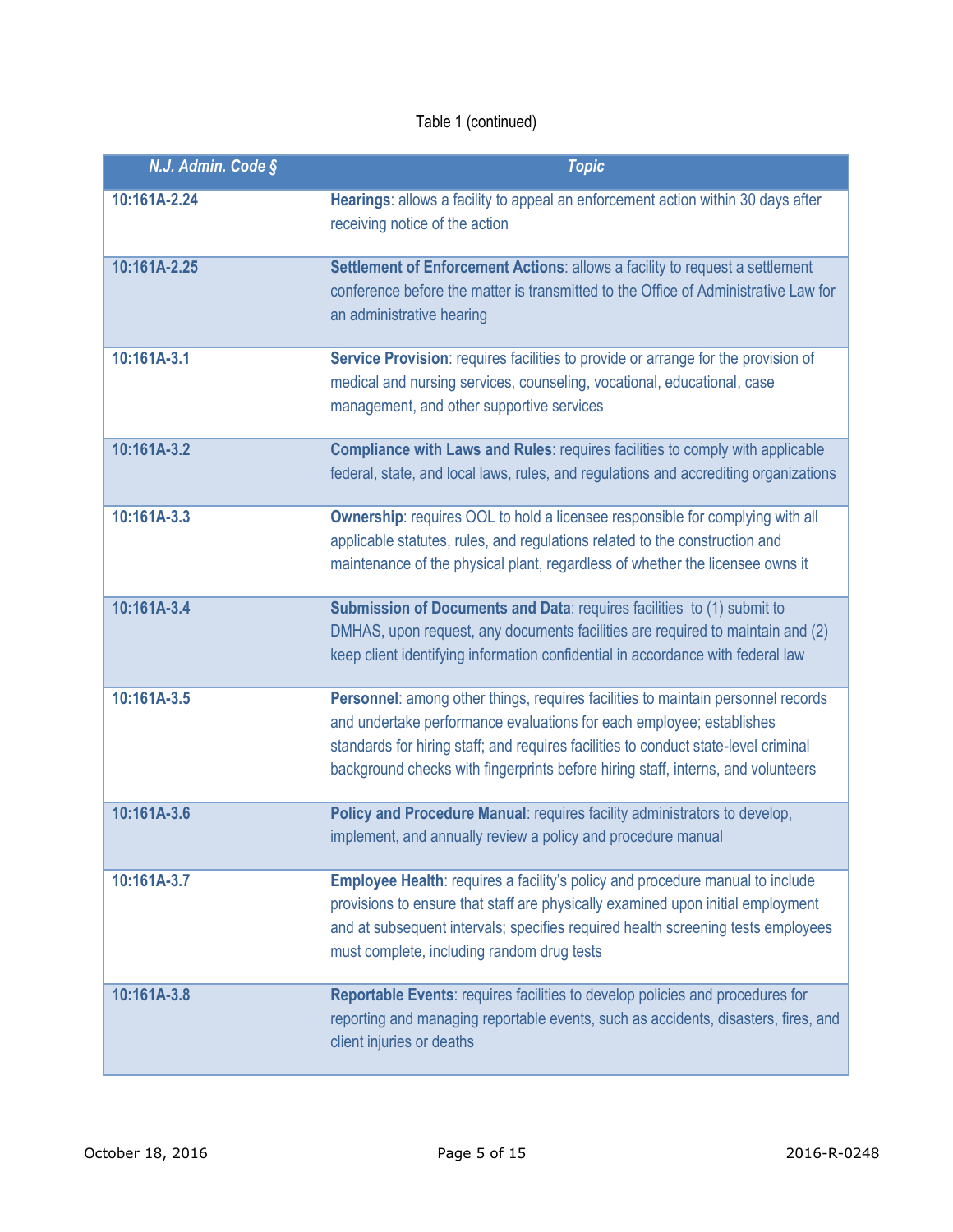| N.J. Admin. Code § | <b>Topic</b>                                                                                                                                                                                                                                                                       |
|--------------------|------------------------------------------------------------------------------------------------------------------------------------------------------------------------------------------------------------------------------------------------------------------------------------|
| 10:161A-3.9        | Notices: specifies information facilities must post on site for clients and the public,<br>such as clients' rights, hours of operation, and DHS' complaint telephone number                                                                                                        |
| 10:161A-3.10       | Reporting to Professional Licensing Boards: requires facilities to comply with<br>all professional licensing and credentialing board requirements for reporting the<br>termination, suspension, revocation, or reduction of privileges of any licensed or<br>credentialed employee |
| 10:161A-3.11       | Transportation: requires facilities to develop and implement a method of client<br>transportation for services provided outside of the facility                                                                                                                                    |
| 10:161A-3.12       | Tobacco Products: prohibits smoking in facilities, in compliance with the New<br>Jersey Smoke-Free Air Act                                                                                                                                                                         |
| 10:161A-4.1        | Governing Authority Responsibilities: requires facilities to have a governing<br>authority that acts in accordance with bylaws or an operation plan and specifies<br>the governing authority's responsibilities                                                                    |
| 10:161A-5.1        | Appointment of Administrator: requires a facility's governing authority to<br>appoint an administrator                                                                                                                                                                             |
| 10:161A-6.1        | Client Care Policies and Procedures: requires facilities to develop and<br>implement client care policies and procedures consistent with regulatory<br>requirements, establish a client care policy committee, and review policies and<br>procedures annually, among other things  |
| 10:161A-6.2        | Client Continuity of Care and Safety: specifies required client care policies,<br>such as client rights, staffing patterns, referrals to outside providers, among<br>others                                                                                                        |
| 10:161A-6.3        | <b>Standards for Preadmission, Admission, and Client Retention: establishes</b><br>standards for client preadmission, orientation, admission, and retention                                                                                                                        |
| 10:161A-6.4        | Notice of Discharge: requires facilities to have written policies and procedures<br>governing the involuntary discharge of clients, a copy of which must be given to<br>and signed by the client at intake                                                                         |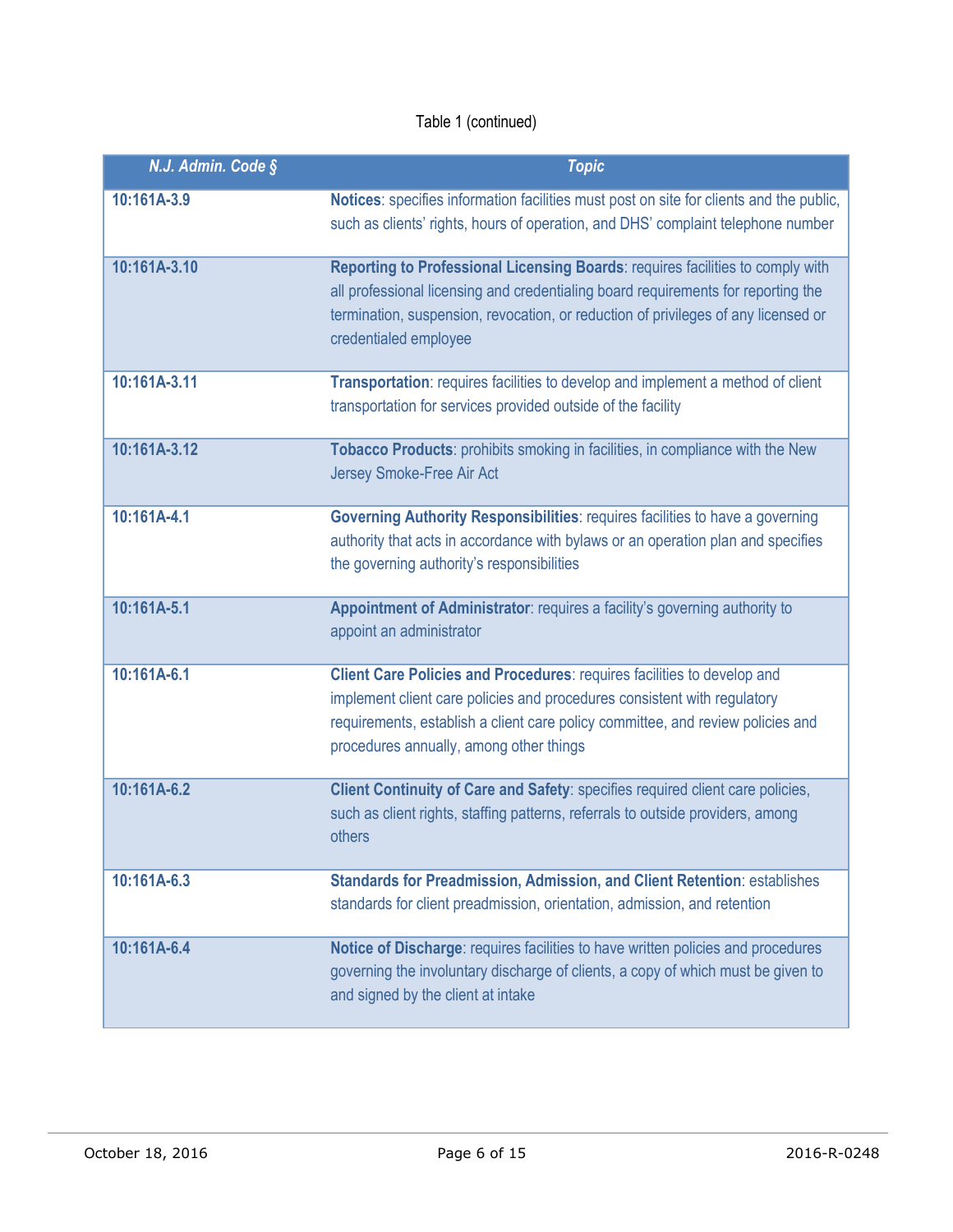| N.J. Admin. Code § | <b>Topic</b>                                                                                                                                                                                                                                                                                                                                               |
|--------------------|------------------------------------------------------------------------------------------------------------------------------------------------------------------------------------------------------------------------------------------------------------------------------------------------------------------------------------------------------------|
| 10:161A-6.5        | Use of Restraints: Prohibits a facility from using pharmacological restraints<br>unless it provides medical detoxification services; requires a facility to implement<br>written policies and procedures regarding pharmacological restraint use; and<br>prohibits a facility from using other types of restraints, such as physical or medical<br>devices |
| 10:161A-6.6        | <b>Calibration of Instruments: requires facilities to (1) ensure that all instruments</b><br>are calibrated in accordance with manufacturer's instructions and (2) maintain<br>associated maintenance records                                                                                                                                              |
| 10:161A-6.7        | Interpretation Services: requires facilities to provide or make an appropriate<br>referral for a reasonable accommodation for communication access services for<br>clients with hearing impairments, hearing loss, or language barriers                                                                                                                    |
| 10:161A-7.1        | Provision of Medical Services: establishes requirements for providing medical<br>services                                                                                                                                                                                                                                                                  |
| 10:161A-7.2        | Medical Policies and Medical Staff Bylaws: requires a facility's medical director<br>to develop, implement, and annually review written medical policies and<br>establishes requirements for these policies and medical staff bylaws                                                                                                                       |
| 10:161A-8.1        | Provision of Nursing Services: establishes nursing services requirements for<br>hospital- and non-hospital-based detoxification facilities, short-term and long-term<br>residential facilities, and extended care facilities                                                                                                                               |
| 10:161A-9.1        | <b>Client Assessment: requires facilities to conduct a comprehensive</b><br>biopsychosocial assessment of all clients within 72 hours of admission and<br>establishes assessment requirements                                                                                                                                                              |
| 10:161A-9.2        | Client Treatment Planning: requires facilities to establish treatment plans for<br>each client that are developed based on their initial biopsychosocial assessment<br>and establishes requirements for these treatment plans                                                                                                                              |
| 10:161A-10.1       | Provision of Substance Abuse Counseling: requires facilities to provide on-site<br>counseling services and assign every client to a counselor upon admission;<br>specifies staffing levels and counseling requirements                                                                                                                                     |
| 10:161A-10.2       | Director of Substance Abuse Counseling Services: requires facilities to<br>appoint a counseling services director                                                                                                                                                                                                                                          |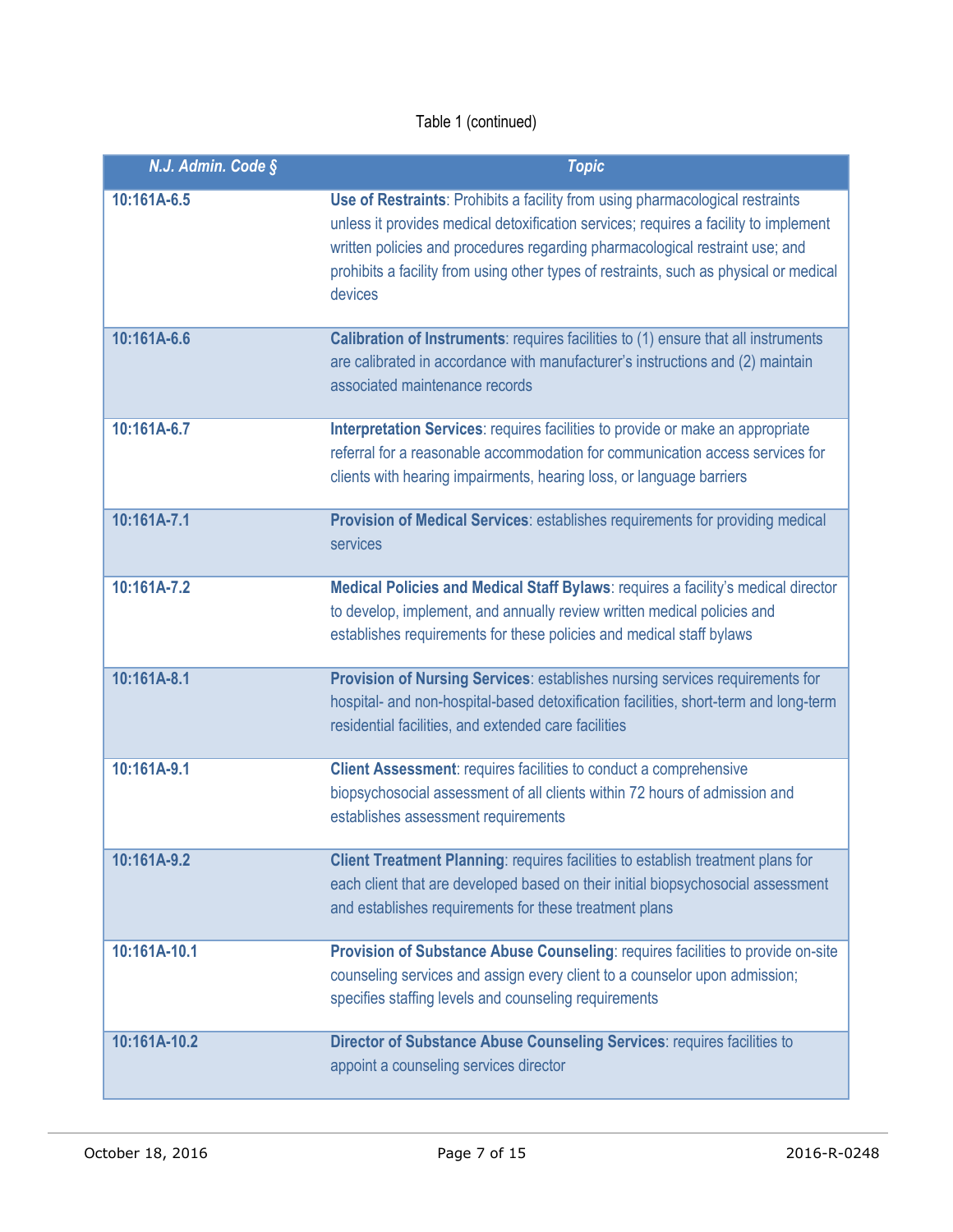| N.J. Admin. Code § | <b>Topic</b>                                                                                                                                                                                                                                                                                                                                                                                  |
|--------------------|-----------------------------------------------------------------------------------------------------------------------------------------------------------------------------------------------------------------------------------------------------------------------------------------------------------------------------------------------------------------------------------------------|
| 10:161A-10.3       | Supportive Services: Requires facilities to provide or coordinate for each client<br>supportive services, such as vocational and educational training, legal services,<br>job placement, housing resources, among others                                                                                                                                                                      |
| 10:161A-10.4       | Co-Occurring Services: requires facilities to screen for co-occurring disorders<br>and treat or refer clients who need related services; establishes requirements for<br>these services, as well as related policies and procedures                                                                                                                                                           |
| 10:161A-11.1       | Provision of Adolescent Education Services: requires facilities to provide, or<br>coordinate the provision of, education services for adolescents in accordance with<br>their treatment record and the state Department of Education rules                                                                                                                                                    |
| 10:161A-12.1       | Provision of Lab and Radiological Services: requires facilities, except halfway<br>houses, to provide lab and radiological services on-site or ensure their availability<br>through written affiliation agreements                                                                                                                                                                            |
| 10:161A-13.1       | Provision of Recreational Services: requires facilities to provide a planned,<br>diversified program of indoor and outdoor recreation activities that allow clients to<br>participate on an individual or group basis in physical, social, intellectual,<br>religious, and cultural activities                                                                                                |
| 10:161A-14.1       | Provision of Pharmaceutical Services: requires facilities to make<br>pharmaceutical services available to clients 24 hours per day, seven days per<br>week, directly or through written affiliation agreements                                                                                                                                                                                |
| 10:161A-14.2       | Standards for Drug Administration: requires facilities' policies and procedures<br>to ensure medications are in the correct strength, dosage, and time intervals, and<br>are administered to the correct client. Related policies and procedures must<br>ensure a method for tracking the line of possession of the medications while in the<br>facility and adequate maintenance of supplies |
| 10:161A-14.3       | Standards for Medication Storage: establishes standards for medication<br>storage, including requiring facilities to keep all medications in locked storage<br>areas in accordance with manufacturer's instructions at or near the medical unit                                                                                                                                               |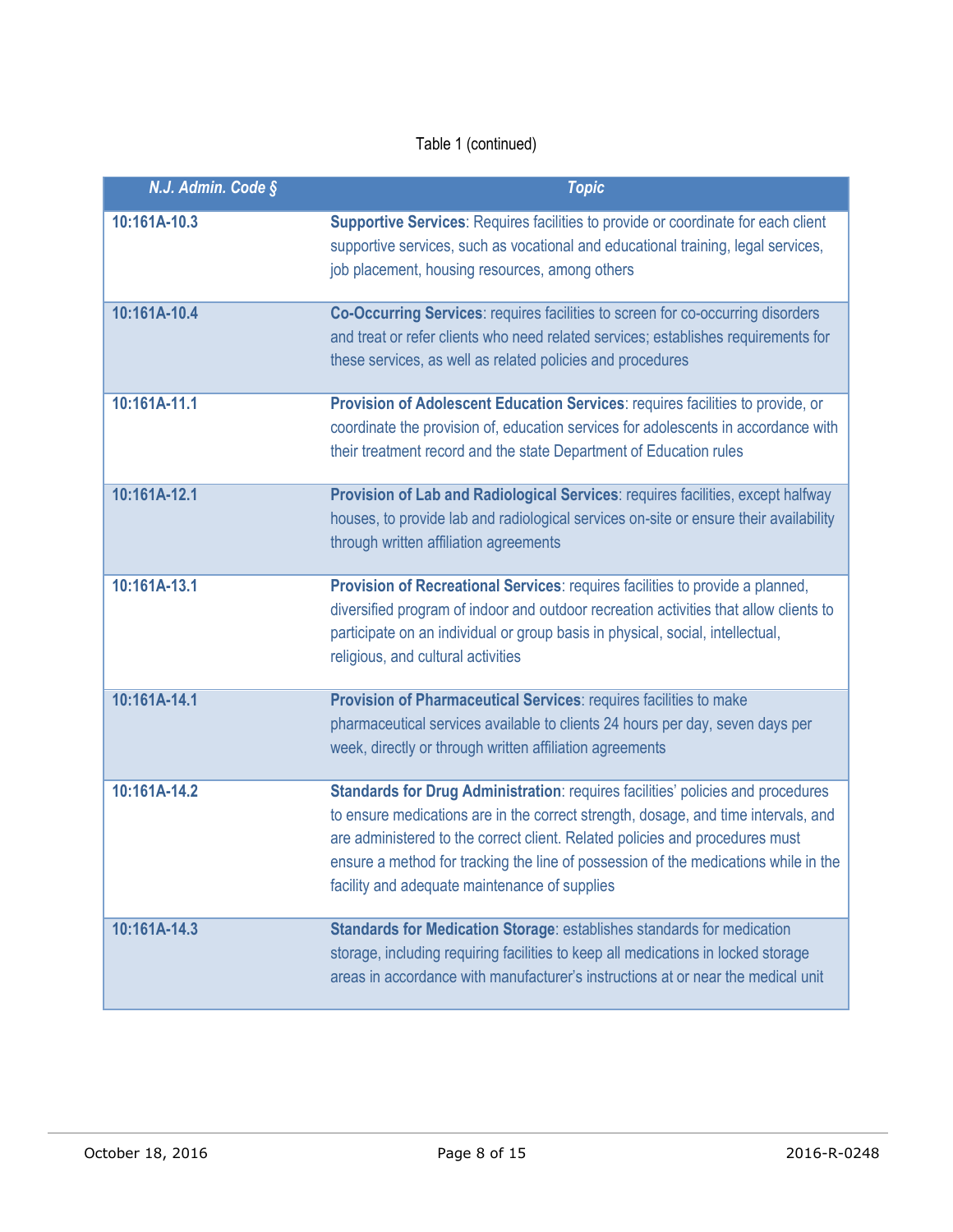| N.J. Admin. Code § | <b>Topic</b>                                                                                                                                                                                                                                                                                                                                                 |
|--------------------|--------------------------------------------------------------------------------------------------------------------------------------------------------------------------------------------------------------------------------------------------------------------------------------------------------------------------------------------------------------|
| 10:161A-14.4       | <b>Additional Standards for Facilities Providing Medically Monitored</b><br><b>Detoxification Services: requires facilities' pharmacists to conduct quarterly</b><br>inspections of all areas in the facility where medications are dispensed,<br>administered, or stored; requires facilities to implement related written policies<br>and procedures       |
| 10:161A-15.1       | Provision of Dietary Services: requires facilities to provide dietary services that<br>meet clients' nutritional needs, and to the extent practical, their health and<br>medical needs and religious and cultural beliefs; requires a dietician to be<br>responsible for the direction, provision, and quality of these services                             |
| 10:161A-15.2       | Responsibilities of Dietary Personnel: specifies requirements for services<br>dietary personnel provide                                                                                                                                                                                                                                                      |
| 10:161A-15.3       | Requirements for Dietary Services: requires facilities to schedule dietary<br>personnel to ensure that dietary services are operational for a continuous period<br>at least 12 hours daily; establishes requirements for these services                                                                                                                      |
| 10:161A-16.1       | <b>Emergency Plans and Procedures: requires facilities to maintain written</b><br>emergency plans, policies and procedures that ensure clients received necessary<br>services during the emergency                                                                                                                                                           |
| 10:161A-16.2       | Drills, Tests, and Inspections: requires facilities to conduct quarterly emergency<br>drills on each shift; establishes requirements for facility inspections and tests                                                                                                                                                                                      |
| 10:161A-16.3       | Emergency Medical Services: requires facilities to establish written policies and<br>procedures for providing emergency medical services that are reviewed annually<br>and revised as needed; specifies requirements for these policies and procedures                                                                                                       |
| 10:161A-17.1       | <b>Establishing Policies and Procedures: requires facilities to (1) establish,</b><br>implement, and conspicuously post written policies and procedures regarding<br>clients' rights, including appeals procedures for involuntary discharge and (2)<br>provide staff training on clients' rights during new employee orientation and<br>annually thereafter |
| 10:161A-17.2       | Clients' Rights: specifies clients' rights, such as the right to be notified of (1)<br>available services; (2) the names and professional status of staff providing care;<br>(3) fees, charges, and related policies; and (4) access to medical records, among<br>other things                                                                               |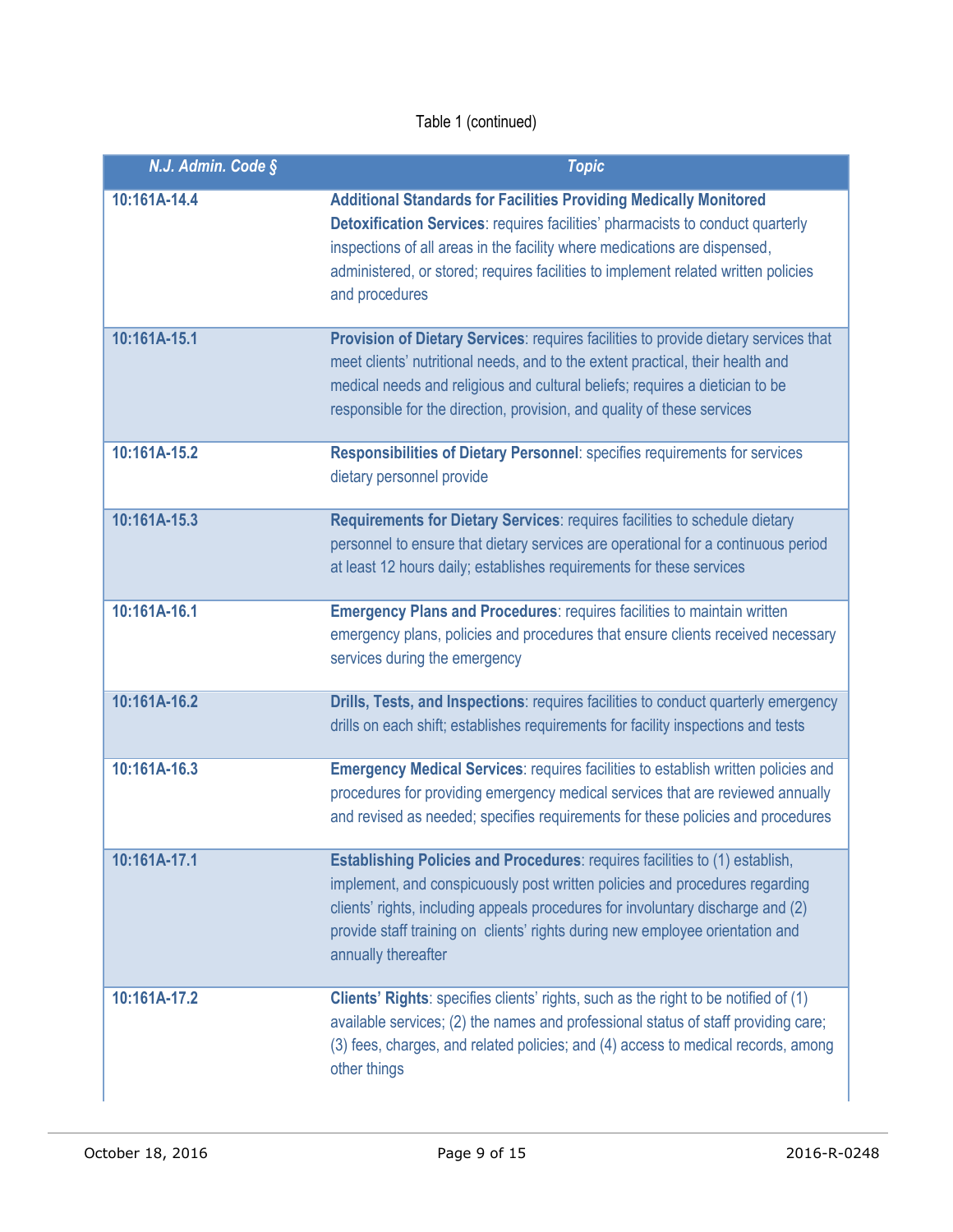| N.J. Admin. Code § | <b>Topic</b>                                                                                                                                                                                                                                                                                                                                                                                                                     |
|--------------------|----------------------------------------------------------------------------------------------------------------------------------------------------------------------------------------------------------------------------------------------------------------------------------------------------------------------------------------------------------------------------------------------------------------------------------|
| 10:161A-17.3       | <b>Complaints:</b> requires facility administrators to provide all clients and their families<br>with the name, address, and telephone number of the DHS office where they can<br>submit complaints                                                                                                                                                                                                                              |
| 10:161A-18.1       | <b>Continuum of Care Planning: requires facilities to initiate continuum of care</b><br>planning for each client upon admission; specifies related requirements                                                                                                                                                                                                                                                                  |
| 10:161A-18.2       | <b>Continuum of Care Planning Policies and Procedures: requires facilities to</b><br>establish and implement written policies and procedures on continuum of care<br>planning services that address certain areas, such as referrals to community<br>agencies, use of multidisciplinary teams, and criteria for client discharge, among<br>other things                                                                          |
| 10:161A-18.3       | Client and Family Education: requires facilities to include client and family<br>education as part of its continuum of care planning and specifies information that<br>must be provided, such as available community resources, support groups, and<br>referrals, among other things                                                                                                                                             |
| 10:161A-19.1       | Maintaining Clinical Records: requires facilities to establish and implement<br>policies and procedures for producing, maintaining, retaining, and destroying<br>clinical records, including electronic records; establishes related clinical records<br>requirements                                                                                                                                                            |
| 10:161A-19.2       | Assignment of Responsibility: requires facility administrators and counseling<br>services directors to ensure that clinical records are maintained and procedures<br>for clinical recordkeeping are followed; requires facilities to designate a staff<br>member to act as the clinical record services coordinator and additional staff to<br>act in his or her absence to ensure staff access to clinical records at all times |
| 10:161A-19.3       | Clinical Records Content: establishes requirements for the content of clinical<br>records, such as client identification data and admission, discharge, and other<br>related reports                                                                                                                                                                                                                                             |
| 10:161A-19.4       | Requirements for Clinical Record Entries: requires all client care orders to be<br>in writing, signed and dated by the prescriber, in accordance with state laws;<br>establishes requirements for clinical records entries                                                                                                                                                                                                       |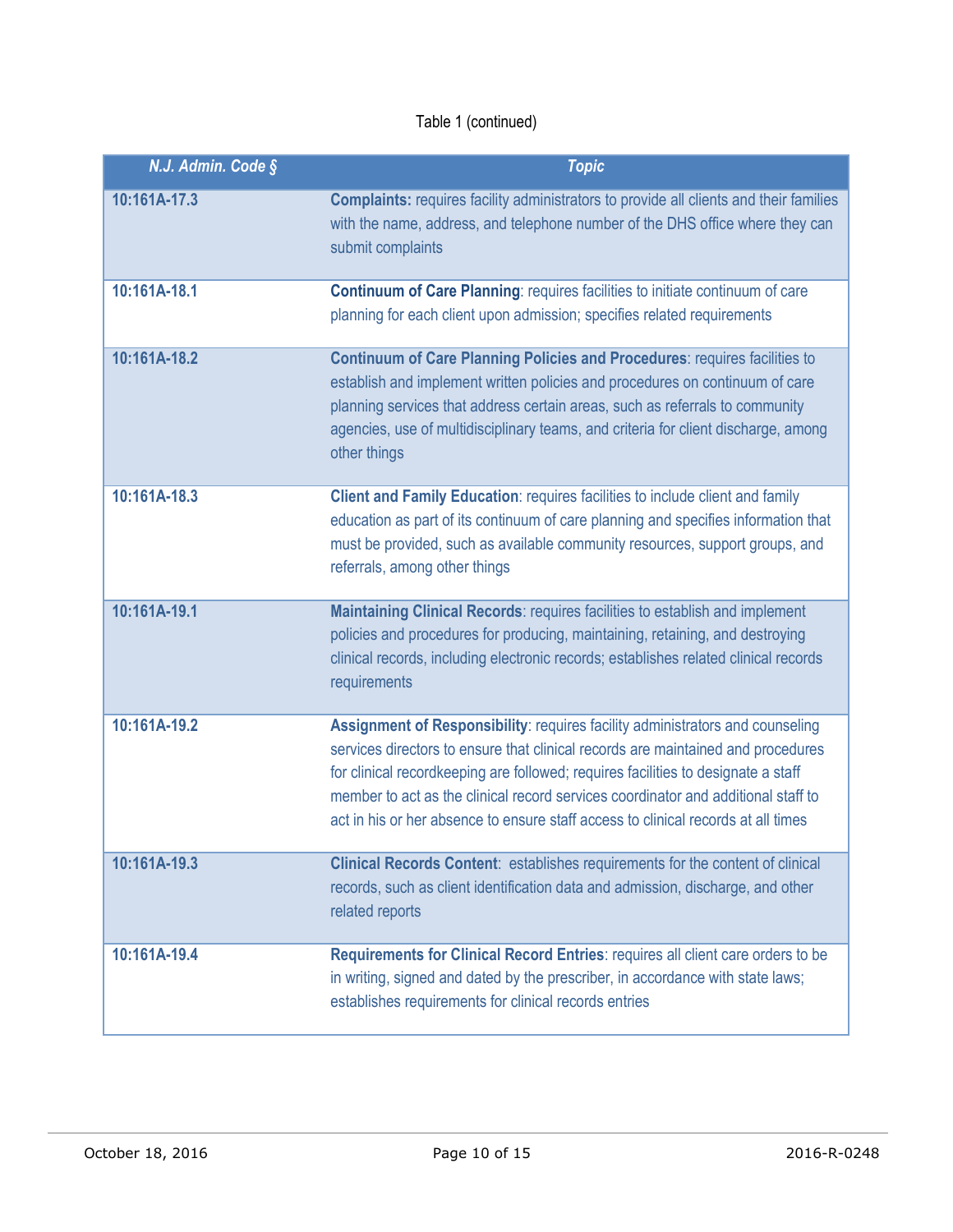| N.J. Admin. Code § | <b>Topic</b>                                                                                                                                                                                                                                                                                                                                      |
|--------------------|---------------------------------------------------------------------------------------------------------------------------------------------------------------------------------------------------------------------------------------------------------------------------------------------------------------------------------------------------|
| 10:161A-19.5       | Access to Clinical Records: requires facilities to furnish, upon written request, a<br>written copy of a complete or partial clinical record for a fee to a client, his or her<br>legally authorized representative, or a third-party payer; establishes related fees<br>and requirements                                                         |
| 10:161A-19.6       | Clinical Records Preservation, Storage, and Retrieval: among other things,<br>requires facilities to preserve (1) clinical records for 10 years after a client's most<br>recent discharge or until the client turns age 23, whichever is later; and (2)<br>discharge and continuum of care summaries for 20 years after the client's<br>discharge |
| 10:161A-20.1       | Infection Prevention and Control: requires facility administrators to develop and<br>implement an infection prevention and control program; facilities must establish<br>an infection control committee to implement and annually review related policies<br>and procedures                                                                       |
| 10:161A-20.2       | Regulated Medical Waste: requires facilities to comply with the state's<br>Comprehensive Regulated Medical Waste Act and all other relevant federal,<br>state, and local laws regarding collecting, storing, handling, and disposing medical<br>waste                                                                                             |
| 10:161A-21.1       | Provision of Services: requires facilities to provide and maintain a sanitary and<br>safe environment for clients; provide housekeeping, laundry, and pest control<br>services; and develop and implement policies and procedures, an organizational<br>plan, and a documented review for these services                                          |
| 10:161A-21.2       | Housekeeping: requires facilities to establish and implement a written work plan<br>for housekeeping operations that categorizes cleaning assignments as daily,<br>weekly, monthly, or annually within each area of the facility; facilities must also<br>ensure housekeeping personnel are trained                                               |
| 10:161A-21.3       | Client Care Environment: establishes housekeeping, sanitation, and safety<br>conditions that facilities must comply with                                                                                                                                                                                                                          |
| 10:161A-21.4       | Waste Removal: requires facilities to collect, store, and dispose of all solid or<br>liquid waste, garbage, and trash in accordance with applicable state and local<br>laws; establishes standards for such waste removal                                                                                                                         |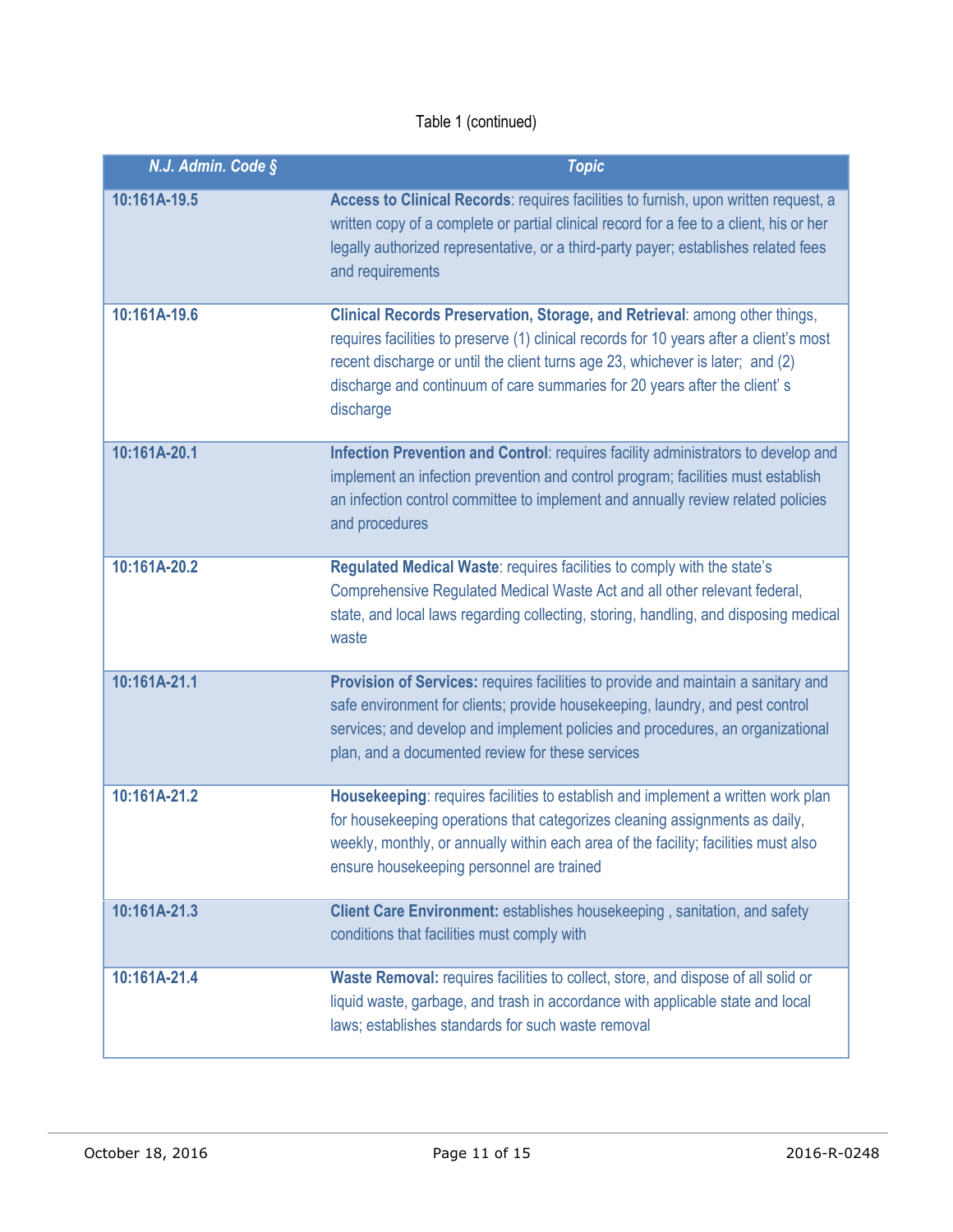| N.J. Admin. Code § | <b>Topic</b>                                                                                                                                                                                                                                                                                                                                                                                                                  |
|--------------------|-------------------------------------------------------------------------------------------------------------------------------------------------------------------------------------------------------------------------------------------------------------------------------------------------------------------------------------------------------------------------------------------------------------------------------|
| 10:161A-21.5       | Water Supply: requires facilities to (1) use a safe, sanitary, and adequate water<br>supply for drinking and culinary purposes; (2) use a sewage disposal system<br>maintained in good repair and operated in compliance with applicable laws and<br>regulations; and (3) maintain a hot water temperature between 95 and 120<br>degrees Fahrenheit for hand washing and between 95 and 110 degrees<br>Fahrenheit for bathing |
| 10:161A-21.6       | Laundry Services: requires facilities to establish and implement written policies<br>and procedures for laundry services; specifies related requirements                                                                                                                                                                                                                                                                      |
| 10:161A-22.1       | Quality Assurance Program: requires facilities to establish, implement, and<br>annually review an integrated comprehensive quality assurance program for client<br>care                                                                                                                                                                                                                                                       |
| 10:161A-22.2       | <b>Quality Assurance Activities: requires a facility's quality assurance program to</b><br>provide for an ongoing process that monitors and evaluates client care services,<br>staffing, infection prevention and control, housekeeping, sanitation, safety,<br>physical plant and equipment maintenance, client care statistics, discharge<br>planning services, and volunteer services                                      |
| 10:161A-22.1       | Provision of Volunteer Services: allows facilities to provide volunteer services,<br>but prohibits volunteers from (1) administering medications, (2) restraining clients,<br>(3) providing direct care or treatment services in lieu of staff required by<br>regulation, or (4) receiving gratuities from clients                                                                                                            |
| 10:161A-23.2       | Volunteer Policies and Procedures: requires facilities that use volunteer<br>services to implement related policies and procedures; specifies requirements for<br>these policies and procedures                                                                                                                                                                                                                               |
| 10:161A-24.1       | <b>Physical Plant General Compliance for New Construction or Alteration:</b><br>requires new or renovated buildings to conform to relevant building and<br>construction codes                                                                                                                                                                                                                                                 |
| 10:161A-24.2       | <b>Physical Plant General Compliance for Construction or Alteration</b><br>Completed Before July 15, 2013: requires buildings constructed or altered<br>before July 15, 2013 to conform with federal, state and local standards in effect at<br>the time of construction, alteration, or approval of related plans                                                                                                            |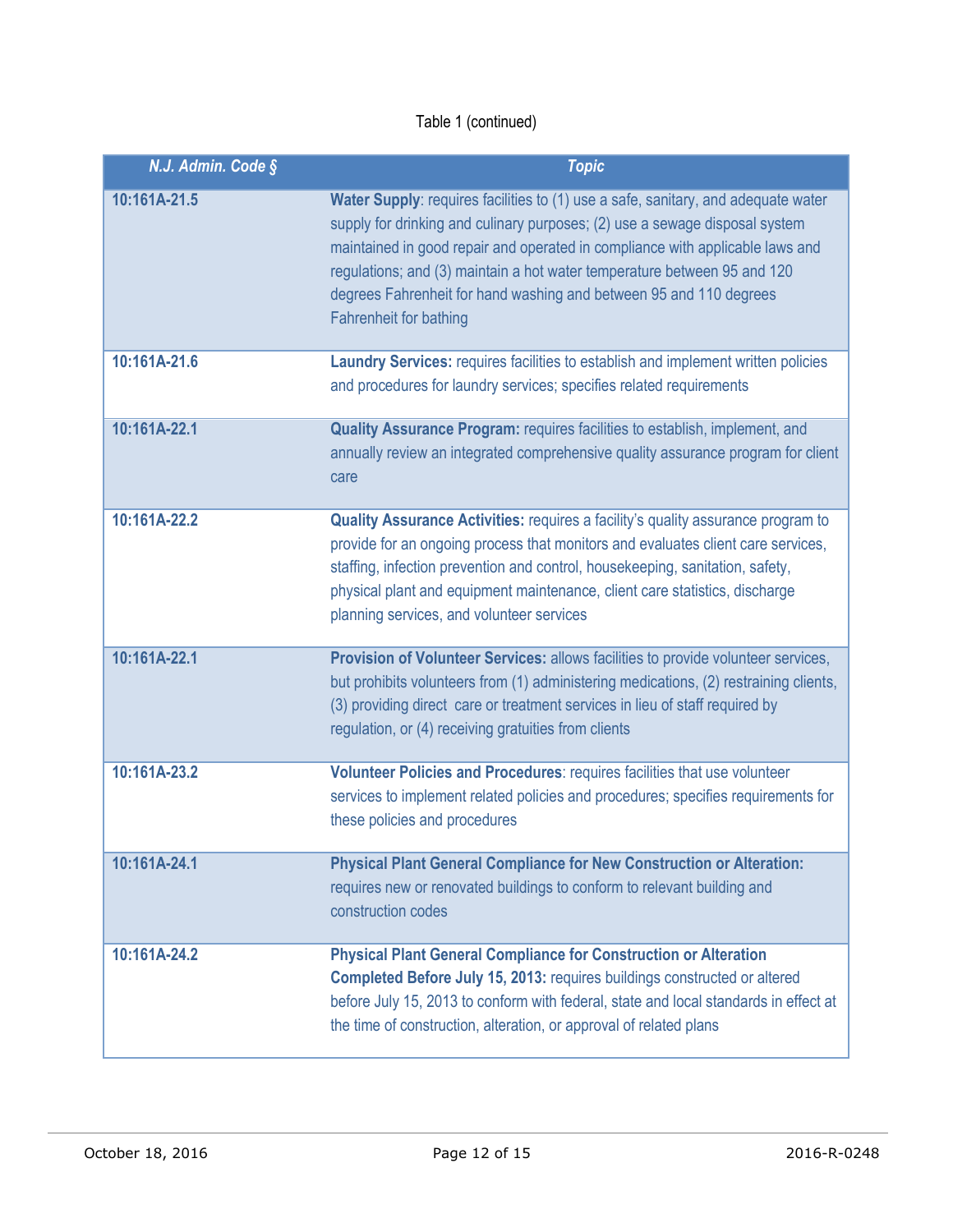| N.J. Admin. Code § | <b>Topic</b>                                                                                                                                                                                                |
|--------------------|-------------------------------------------------------------------------------------------------------------------------------------------------------------------------------------------------------------|
| 10:161A-24.3       | Plan Review and Fees: requires facilities to submit construction plans to the<br>state Department of Community Affairs for review and approval and pay an<br>associated review fee                          |
| 10:161A-24.4       | Alterations, Replacements, and Damage to Existing Facilities: requires any<br>repairs or restoration to a structure to comply with applicable state and local<br>codes, laws, or regulations                |
| 10:161A-24.5       | Provision for Persons with Physical Disabilities: requires facilities to be made<br>available and accessible to individuals with disabilities                                                               |
| 10:161A-24.6       | Restrictions: prohibits buildings from mixed use occupancy if they are classified<br>as high hazard, factory, or assembly                                                                                   |
| 10:161A-24.7       | Ventilation: requires facilities to provide ventilation in accordance with the<br>International Mechanical Code as incorporated in state regulation                                                         |
| 10:161A-24.8       | Exit Access Passageway and Corridors: requires facilities' passageways (e.g.,<br>doors, aisles, and corridors) to be at least 44 inches with limited exceptions                                             |
| 10:161A-24.9       | Automatic Fire Alarm and Detection Systems: requires facilities to have file<br>alarms and smoke detection systems in accordance with Department of<br><b>Community Affairs rules</b>                       |
| 10:161A-24.10      | Fire Suppression Systems: requires facilities to have an automatic fire<br>suppression system in accordance with state regulations                                                                          |
| 10:161A-24.11      | Interior Finish Requirement: requires facilities to install interior wall and ceiling<br>finishes in accordance with Department of Community Affairs rules                                                  |
| 10:161A-24.12      | Attached Structures: establishes standards for attached structures (e.g. storage<br>sheds or private garages) located beneath facilities                                                                    |
| 10:161A-24.13      | Multiple Occupancy:, requires clear separation and access between an<br>outpatient care and residential facility, if the outpatient care facility is part of the<br>residential facility                    |
| 10:161A-25.1       | Resident Bedrooms and Baths: requires facilities to provide sleeping rooms for<br>each client and a bathroom on each floor with client bedrooms; establishes<br>standards for client bedrooms and bathrooms |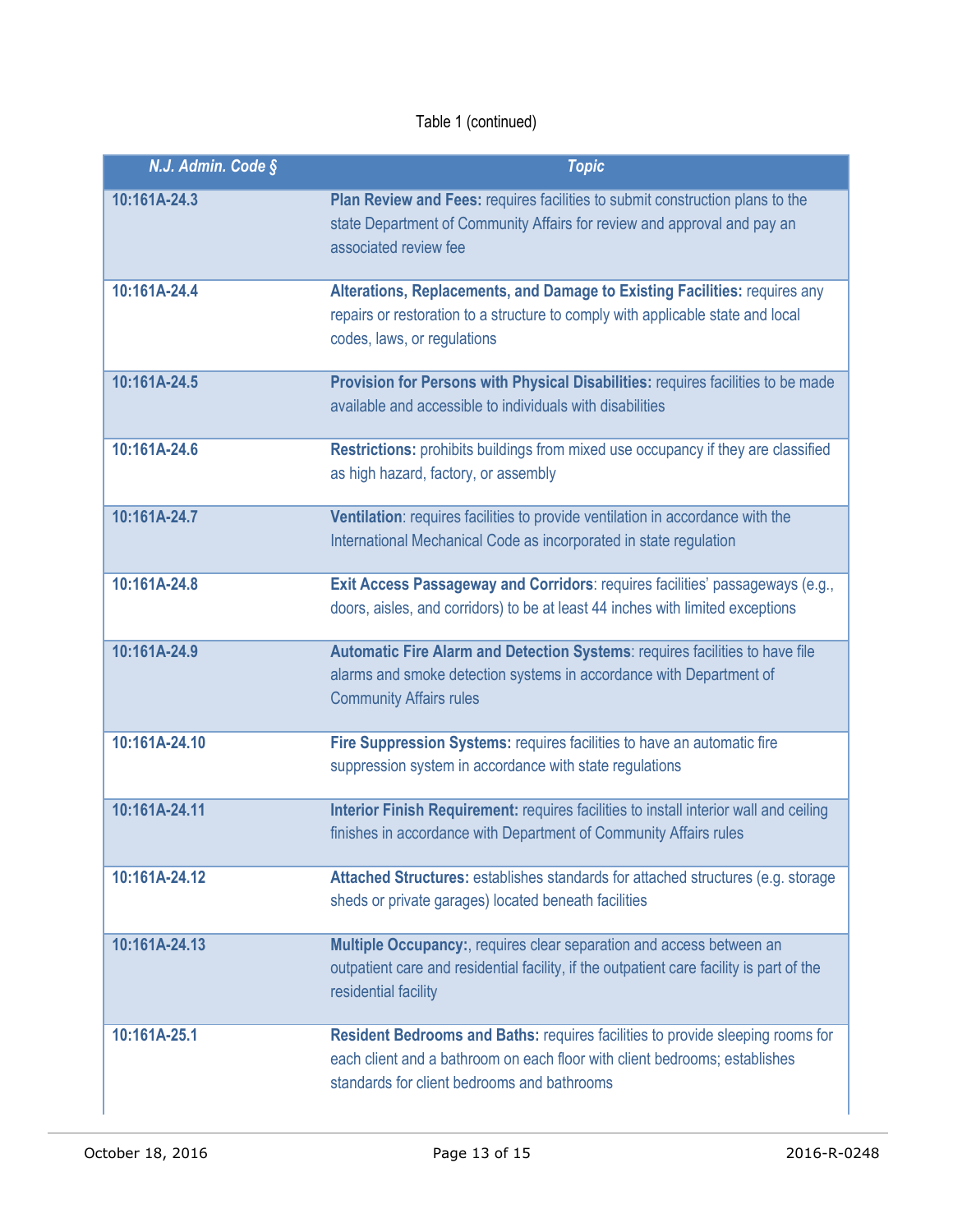| N.J. Admin. Code § | <b>Topic</b>                                                                                                                                                                                                                                                                                            |
|--------------------|---------------------------------------------------------------------------------------------------------------------------------------------------------------------------------------------------------------------------------------------------------------------------------------------------------|
| 10:161A-25.2       | Living and Recreation Rooms: requires facilities to have living rooms or rooms<br>large enough to seat two-thirds of the facilities licensed capacity with at least 15<br>square feet per client                                                                                                        |
| 10:161A-25.3       | Dining Rooms: requires facilities to have dining rooms or rooms able to seat at<br>least half of their clients at one time, with 15 square feet per client.                                                                                                                                             |
| 10:161A-25.4       | Storage: requires facilities to provide a minimum of 10 square feet of individual<br>and separated lighted storage space per client to store clothing, linens, and<br>personal items                                                                                                                    |
| 10:161A-25.5       | Laundry Equipment: requires facilities to provide at least one noncommercial<br>washer and dryer for client use; establishes standards for laundry equipment                                                                                                                                            |
| 10:161A-25.6       | Kitchens: requires facilities to keep all (1) kitchen exhaust fans and metal ducts<br>free of grease and dirt and (2) metal ducts in compliance with Department of<br><b>Community Affairs regulations</b>                                                                                              |
| 10:161A-25.7       | Fire Extinguisher Specifications: among other things, requires facilities to keep<br>at least two fire extinguishers in the basement or in a place that will ensure that<br>there is a fire extinguisher within 50 feet of any oil or gas used as a fuel source                                         |
| 10:161A-25.8       | Employee Rooms: requires facilities to equip staff rooms with a four-inch alarm<br>bell connected to its fire alarm system                                                                                                                                                                              |
| 10:161A-25.9       | <b>Sounding Devices: requires facilities to (1) have an intercom system with an</b><br>alarm on every floor, which must ring in the employee's room and at any area<br>staffed 24 hours per day and (2) put self-locking doors and sounding devices at<br>main entrances and roof and balcony entrances |
| 10:161A-25.10      | Ceiling Heights: requires facilities to have ceiling heights in corridors, storage<br>rooms, client rooms, bathrooms and lavatories in accordance with Department of<br><b>Community Affairs regulations</b>                                                                                            |
| 10:161A-26.1       | Physical Plant Standards for all Existing Licensed Facilities: requires existing<br>licensed facilities to comply with, and be inspected according to, physical plant<br>codes and standards in effect at the time of their initial licensure                                                           |
| 10:161A-26.2       | Fire Safety: requires facility smoke detectors, fire suppression systems, and<br>building separations to comply with the state's Uniform Fire Code                                                                                                                                                      |